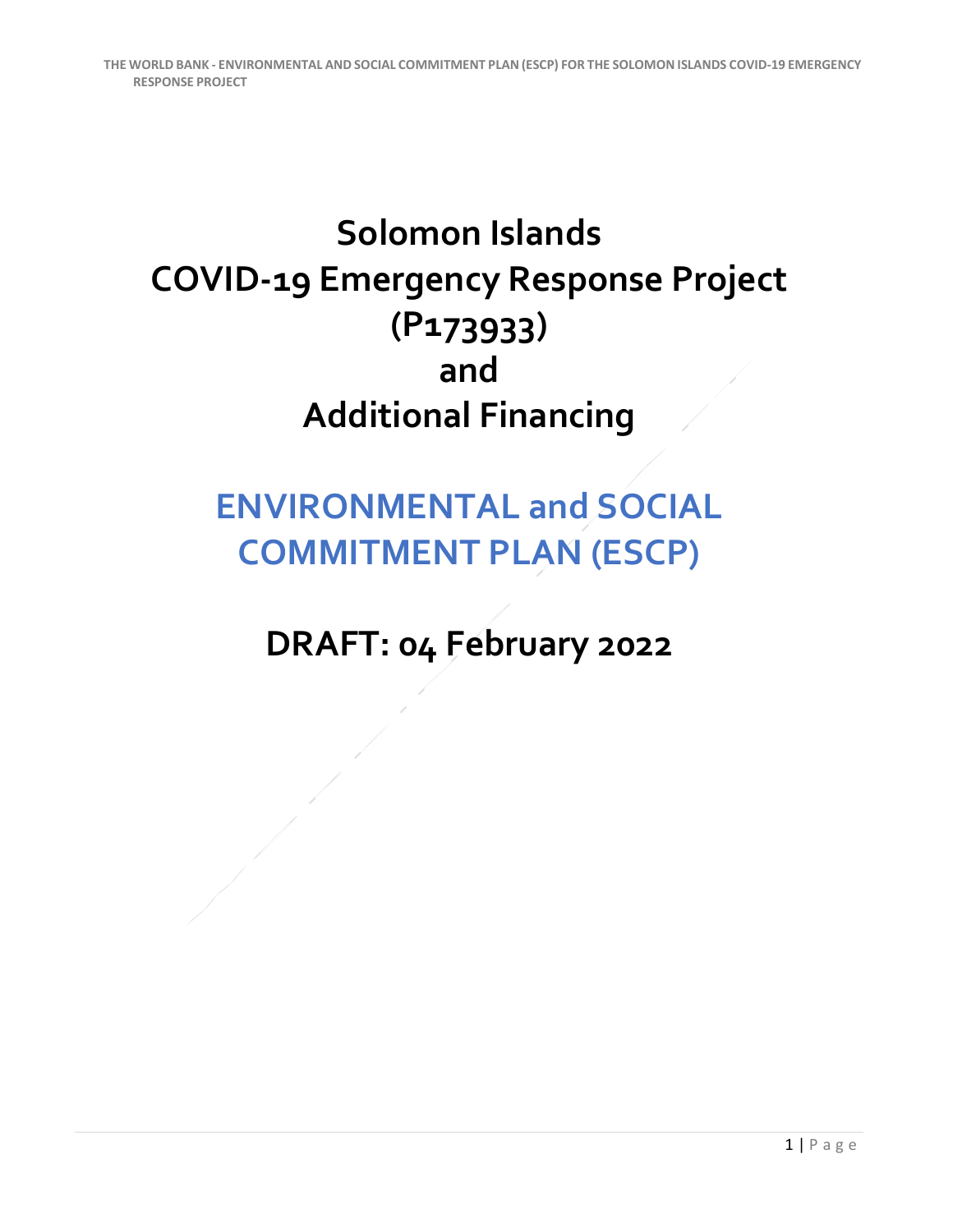## **ENVIRONMENTAL AND SOCIAL COMMITMENT PLAN**

## **Preamble**

- 1. Solomon Islands (hereinafter the Recipient) shall implement the Solomon Islands COVID-19 Emergency Response Project (the Parent Project), including the activities to be supported under the Additional Financing to the Parent Project (hereinafter collectively, the **Project**), with the involvement of the Ministry of Health and Medical Services (MHMS). The MHMS shall lead and collaborate with the Policy and Planning Division (PPD) and other relevant governmental agencies/department/units at the national, provincial and local levels on the Project Implementation as may be necessary. The International Development Association (hereinafter the **Association**) has agreed to provide financing for the Project.
- 2. The Recipient] shall carry out the Project in accordance with the Environmental and Social Standards (**ESSs**). To this end, this Environmental and Social Commitment Plan (**ESCP**) sets out material measures and actions to be carried out or caused to be carried out by the Recipient, including the timeframes of the actions and measures, institutional, staffing, training, monitoring and reporting arrangements, grievance management and the environmental and social assessments and instruments to be prepared or updated, disclosed, consulted, adopted and implemented under the ESCP and the ESSs, all in a manner acceptable to the Association
- 3. The Recipient is responsible for compliance with all requirements of the ESCP even when implementation of specific measures and actions is conducted by the Ministry referenced in 1. above.
- 4. Implementation of the material measures and actions set out in this ESCP shall be monitored and reported to the Association by the Recipient as required by the ESCP and the provisions of the Financing Agreement.
- 5. As agreed by the Association and the Recipient, this ESCP may be revised from time to time during Project implementation, to reflect adaptive management of Project changes and unforeseen circumstances or in response to assessment of Project performance conducted under the ESCP itself. In such circumstances, the Recipient, through MHMS, shall update the ESCP to reflect the agreed-upon changes. Agreement on changes to the ESCP shall be documented through the exchange of letters signed between the Association and MHMS. MHMS shall promptly disclose the updated ESCP.
- 6. Where Project changes, unforeseen circumstances, or Project performance result in changes to the risks and impacts during Project implementation, the Recipient shall provide additional funds, if needed, to implement actions and measures to address such risks and impacts.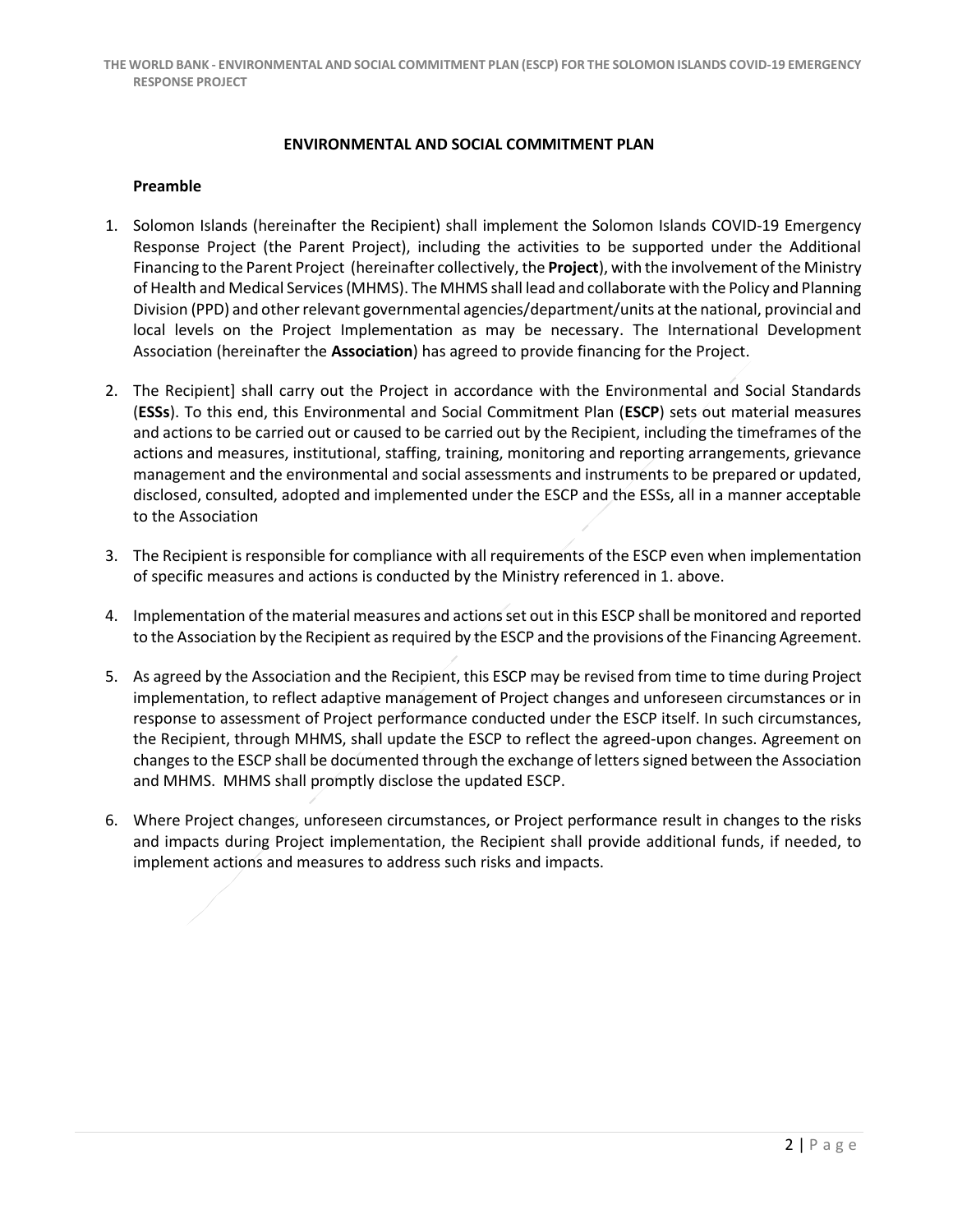**THE WORLD BANK - ENVIRONMENTAL AND SOCIAL COMMITMENT PLAN (ESCP) FOR THE SOLOMON ISLANDS COVID-19 EMERGENCY RESPONSE PROJECT**

| <b>MATERIAL MEASURES AND ACTIONS</b> |                                                                                       | <b>TIMEFRAME</b>                           | <b>RESPONSIBLE ENTITY/AUTHORITY</b> |  |  |  |
|--------------------------------------|---------------------------------------------------------------------------------------|--------------------------------------------|-------------------------------------|--|--|--|
|                                      | <b>MONITORING AND REPORTING</b>                                                       |                                            |                                     |  |  |  |
| A                                    | <b>REGULAR REPORTING:</b>                                                             | Six-monthly throughout Project             | Ministry of Health and Medical      |  |  |  |
|                                      | Prepare and submit to the Association regular monitoring reports on the               | implementation.                            | Services (MHMS)                     |  |  |  |
|                                      | environmental, social, health and safety (ESHS) performance of the Project,           |                                            |                                     |  |  |  |
|                                      | including but not limited to, the implementation of the ESCP, status of               |                                            |                                     |  |  |  |
|                                      | preparation and implementation of E&S documents required under the ESCP,              |                                            |                                     |  |  |  |
|                                      | stakeholder engagement activities and grievances log, Labor Management                |                                            |                                     |  |  |  |
|                                      | Procedures, contractor's ESHS implementation, ESHS incidents, functioning of          |                                            |                                     |  |  |  |
|                                      | the grievance mechanism(s).                                                           |                                            |                                     |  |  |  |
|                                      |                                                                                       |                                            |                                     |  |  |  |
| B                                    | <b>INCIDENTS AND ACCIDENTS</b>                                                        | Minor incidents shall be reflected in the  | Ministry of Health and Medical      |  |  |  |
|                                      | Promptly notify the Association of any incident or accident related to the Project    | six-monthly reports to the Association,    | Services                            |  |  |  |
|                                      | which has, or is likely to have, a significant adverse effect on the environment,     | major issues and/or severe incidents shall |                                     |  |  |  |
|                                      | the affected communities, the public or workers. Provide sufficient detail            | be reported to the Association within 72   |                                     |  |  |  |
|                                      | regarding the incident or accident, indicating immediate measures taken or that       | hours.                                     |                                     |  |  |  |
|                                      | are planned to be taken to address it, and any information provided by any            |                                            |                                     |  |  |  |
|                                      | contractor and supervising entity, as appropriate. Subsequently, as per the           | Other reports shall be provided to the     |                                     |  |  |  |
|                                      | Association's request, prepare a report on the incident or accident and propose       | Association, as requested.                 |                                     |  |  |  |
|                                      | any measures to prevent its recurrence.                                               |                                            |                                     |  |  |  |
|                                      | <b>ESS 1: ASSESSMENT AND MANAGEMENT OF ENVIRONMENTAL AND SOCIAL RISKS AND IMPACTS</b> |                                            |                                     |  |  |  |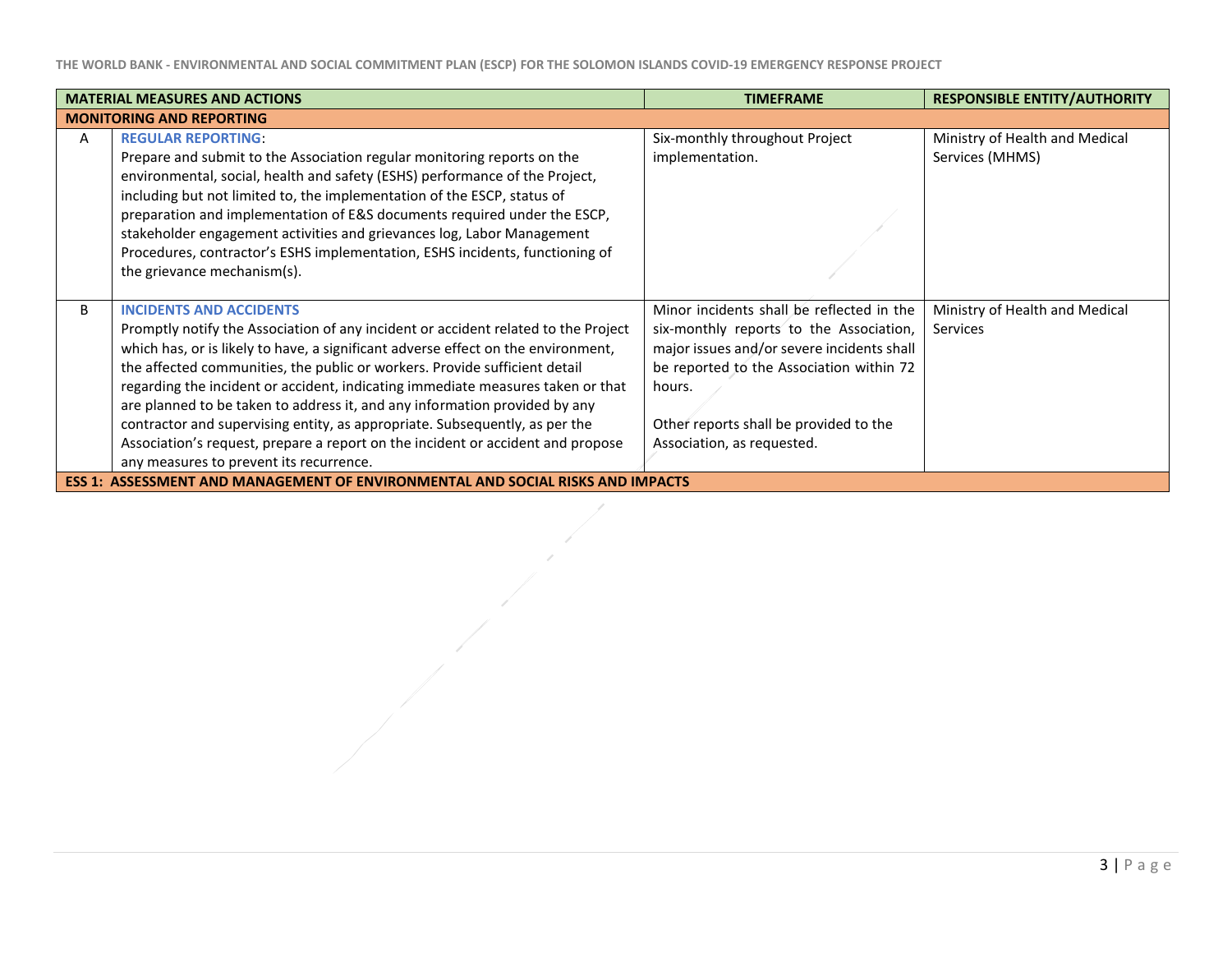| A local Environmental, Social and<br><b>ORGANIZATIONAL STRUCTURE:</b><br>Ministry of Health and Medical<br>1.1<br>a.<br>a. The MHMS shall maintain a Project Management Unit (PMU), led by the<br>Health<br>and<br>Safety<br>Services<br>and<br>Undersecretary Administration and Finance (USAF), with qualified staff and<br>Community<br>Engagement<br>resources to support management of ESHS risks and impacts of the Project<br>(ESHS&CE) Specialist (full-time)<br>including a full-time, local Environmental, Social and Health and Safety and<br>shall be maintained throughout<br><b>Community Engagement Specialist.</b><br>Project implementation.<br>A GBV specialist shall be engaged to ensure quality messaging of the risk of $\vert$ b.<br>part<br>time<br>international<br>A<br>b.<br>GBV which shall include a communication campaign in all forms of community<br>Environmental, Social and Health and<br>outreach in all phases of the emergency response.<br>Safety Specialist and a GBV specialist<br>An international part-time Environmental, Social and Health and Safety<br>shall be recruited/appointed upon<br>c.<br>Specialist shall be retained on an as-required basis.<br>Project approval and retained on an<br>The Project Operational Manual (POM), developed to support the PMU to<br>as-required basis. These roles shall be<br>d.<br>meet its responsibilities for management and implementation of the Parent<br>recruited/appointed within 9 months<br>Project, shall be updated to reflect any changes required as a result of the<br>after the PP Effective Date and<br>Additional Financing.<br>maintained throughout<br>Project<br>implementation.<br>GBV<br>specialist<br>shall<br>$\mathsf{A}$<br>be<br>c.<br>recruited/appointed upon Project<br>approval and retained on an as-<br>required basis. These roles shall be<br>recruited/appointed within 9 months<br>after the PP Effective Date and<br>maintained throughout<br>Project<br>implementation.<br>The POM shall be updated within 30<br>d.<br>days after the Effective Date of the<br>Financing Agreement<br>for the<br>Additional Financing (AF Effective<br>Date). | <b>MATERIAL MEASURES AND ACTIONS</b> | <b>TIMEFRAME</b> | <b>RESPONSIBLE ENTITY/AUTHORITY</b> |
|---------------------------------------------------------------------------------------------------------------------------------------------------------------------------------------------------------------------------------------------------------------------------------------------------------------------------------------------------------------------------------------------------------------------------------------------------------------------------------------------------------------------------------------------------------------------------------------------------------------------------------------------------------------------------------------------------------------------------------------------------------------------------------------------------------------------------------------------------------------------------------------------------------------------------------------------------------------------------------------------------------------------------------------------------------------------------------------------------------------------------------------------------------------------------------------------------------------------------------------------------------------------------------------------------------------------------------------------------------------------------------------------------------------------------------------------------------------------------------------------------------------------------------------------------------------------------------------------------------------------------------------------------------------------------------------------------------------------------------------------------------------------------------------------------------------------------------------------------------------------------------------------------------------------------------------------------------------------------------------------------------------------------------------------------------------------------------------------------------------------------------------------------------------------------------|--------------------------------------|------------------|-------------------------------------|
|                                                                                                                                                                                                                                                                                                                                                                                                                                                                                                                                                                                                                                                                                                                                                                                                                                                                                                                                                                                                                                                                                                                                                                                                                                                                                                                                                                                                                                                                                                                                                                                                                                                                                                                                                                                                                                                                                                                                                                                                                                                                                                                                                                                 |                                      |                  |                                     |
|                                                                                                                                                                                                                                                                                                                                                                                                                                                                                                                                                                                                                                                                                                                                                                                                                                                                                                                                                                                                                                                                                                                                                                                                                                                                                                                                                                                                                                                                                                                                                                                                                                                                                                                                                                                                                                                                                                                                                                                                                                                                                                                                                                                 |                                      |                  |                                     |
|                                                                                                                                                                                                                                                                                                                                                                                                                                                                                                                                                                                                                                                                                                                                                                                                                                                                                                                                                                                                                                                                                                                                                                                                                                                                                                                                                                                                                                                                                                                                                                                                                                                                                                                                                                                                                                                                                                                                                                                                                                                                                                                                                                                 |                                      |                  |                                     |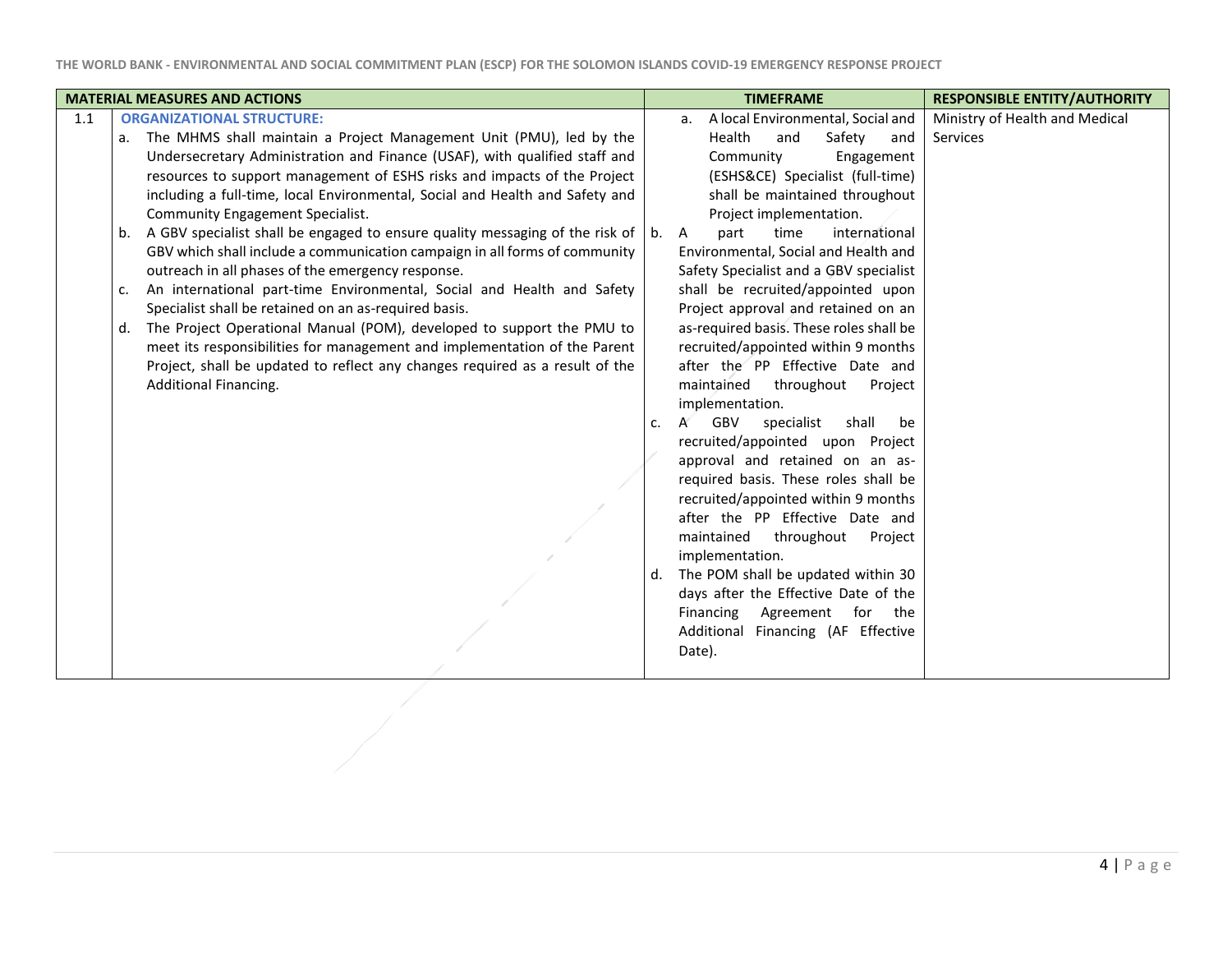|     | <b>MATERIAL MEASURES AND ACTIONS</b>                                                                              |    | <b>TIMEFRAME</b>                                                             | <b>RESPONSIBLE ENTITY/AUTHORITY</b> |
|-----|-------------------------------------------------------------------------------------------------------------------|----|------------------------------------------------------------------------------|-------------------------------------|
| 1.2 | ENVIRONMENTAL AND SOCIAL ASSESSMENT/MANAGEMENT PLANS AND                                                          | a. | ESMF shall be updated, disclosed,                                            | Ministry of Health and Medical      |
|     | <b>INSTRUMENTS/ CONTRACTORS</b>                                                                                   |    | consulted and adopted no later than                                          | Services                            |
|     | e. Assess the environmental and social risks and impacts of proposed Project                                      |    | 1 month after the AF Effective Date                                          |                                     |
|     | activities, in accordance with the Environmental and Social Management                                            |    | and prior to commencement of                                                 |                                     |
|     | Framework (ESMF), to be updated, disclosed, consulted and adopted for the                                         |    | relevant<br>Project<br>activities.                                           |                                     |
|     | Project, the ESSs, the Environmental, Health and Safety Guidelines (EHSGs),                                       |    | Assessments to be conducted prior to                                         |                                     |
|     | and other relevant Good International Industry Practice (GIIP), including                                         |    | the carrying out of the relevant                                             |                                     |
|     | relevant WHO guidelines. This ESMF will include measures to ensure access                                         |    | Project activities.                                                          |                                     |
|     | to and allocation of Project benefits in a fair, equitable and inclusive manner,                                  |    |                                                                              |                                     |
|     | taking into account the needs of individuals or groups who, because of their                                      | b. | Plans/instruments shall be prepared,                                         |                                     |
|     | particular circumstances, may be disadvantaged or vulnerable, including, as                                       |    | disclosed, consulted and adopted                                             |                                     |
|     | relevant, with regards to vaccines.                                                                               |    | before the carrying out of the                                               |                                     |
|     | Prepare, disclose, consult, adopt, and implement the Infection Prevention<br>f.                                   |    | relevant Project activities, and                                             |                                     |
|     | Control and Waste Management Plan, and any other environmental and social                                         |    | thereafter implemented throughout                                            |                                     |
|     | management plans or other instruments required for the respective Project                                         |    | the carrying out of such activities. The                                     |                                     |
|     | activities based on the assessment process, in accordance with the ESSs, the                                      |    | relevant ESHS measures shall be                                              |                                     |
|     | ESMF, the EHSGs, and other relevant Good International Industry Practice                                          |    | incorporated into the procurement                                            |                                     |
|     | (GIIP) including the WHO guidelines on Risk Communication and Community                                           |    | documents before launching the                                               |                                     |
|     | Engagement, Migrant camps and camp-like settings; Guidance for schools,                                           |    | procurement process for the relevant                                         |                                     |
|     | workplaces & institutions; Reduction of transmission from animals to humans;                                      |    | Project activities, and shall thereafter                                     |                                     |
|     | Infection protection and control/WASH; and National Laboratories, all in a                                        |    | be complied with throughout the                                              |                                     |
|     | manner acceptable to the Association.                                                                             |    | carrying out of such activities                                              |                                     |
|     |                                                                                                                   |    |                                                                              |                                     |
|     | Incorporate the relevant aspects of this ESCP, including, inter alia, any<br>g.                                   | C. | before the carrying out of the                                               |                                     |
|     | environmental and social management plans or other instruments, ESS2                                              |    | relevant Project activities, and                                             |                                     |
|     | requirements, and any other required ESHS measures, into the ESHS                                                 |    | thereafter throughout the carrying                                           |                                     |
|     | specifications of the procurement documents and contracts with contractors                                        |    | out of such activities.                                                      |                                     |
|     | and supervising firms. Thereafter ensure that the contractors and supervising                                     |    |                                                                              |                                     |
|     | firms comply with the ESHS specifications of their respective contracts.                                          | d. | Protocols/procedures<br>and/or                                               |                                     |
|     | Adopt procedures, protocols and/or other measures to ensure Project<br>h.                                         |    | measures shall be adopted before the<br>carrying out of the relevant Project |                                     |
|     | beneficiaries that receive vaccines deployed under the Project do so under a                                      |    | activities, and shall thereafter be                                          |                                     |
|     | program that does not include forced vaccination and is acceptable to the<br>Association, as set out in the ESMF. |    | implemented<br>throughout<br>the                                             |                                     |
|     |                                                                                                                   |    | carrying out of such activities.                                             |                                     |
|     |                                                                                                                   |    |                                                                              |                                     |
|     |                                                                                                                   |    |                                                                              |                                     |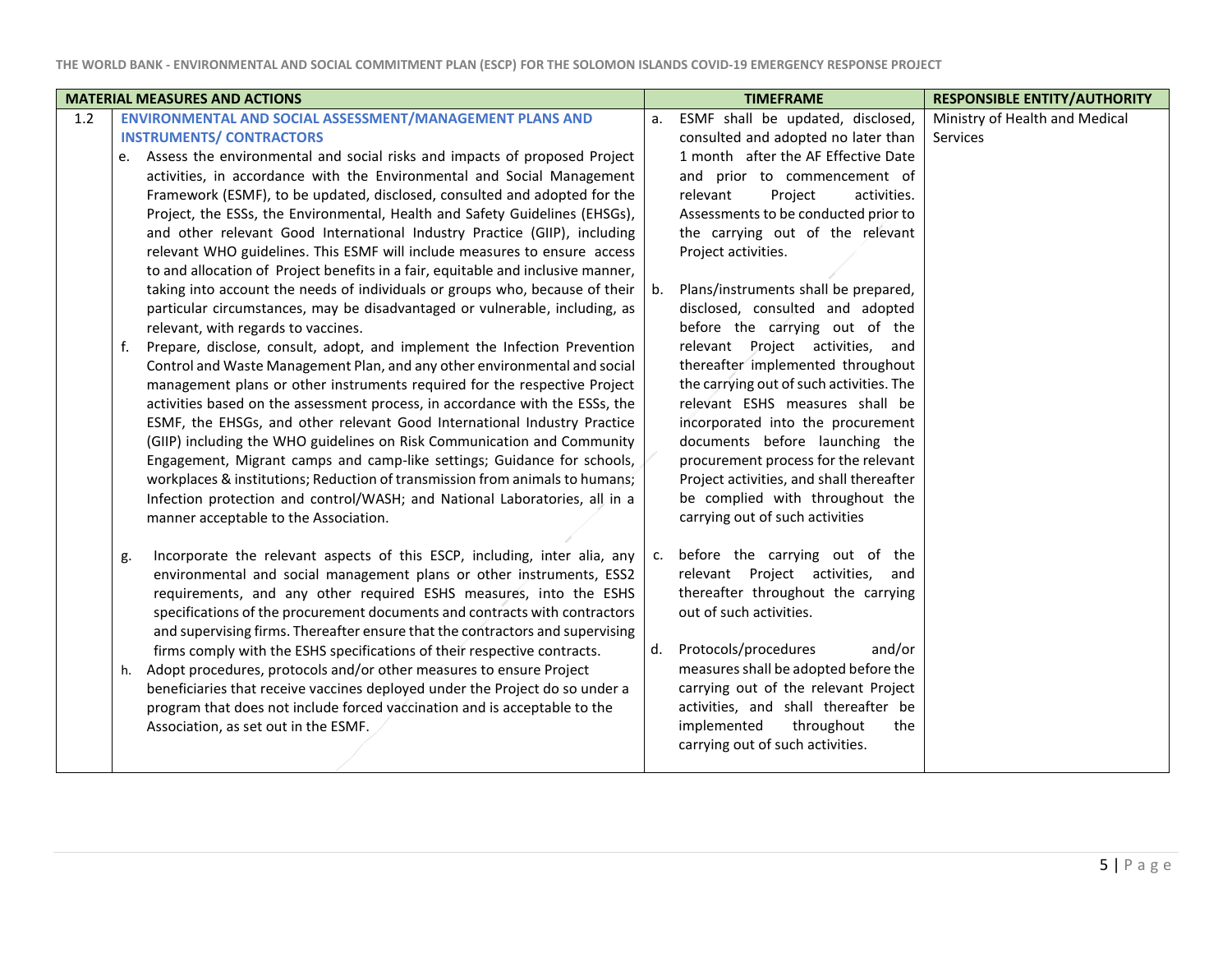|     | <b>MATERIAL MEASURES AND ACTIONS</b>                                                                                                                                                                                                                                                                                                                                                                                                                                                                                                                                                                                                                                                                                                                                                                                                                                                           | <b>TIMEFRAME</b>                                                                                                                                                                                                                                                                                                                             | <b>RESPONSIBLE ENTITY/AUTHORITY</b>     |
|-----|------------------------------------------------------------------------------------------------------------------------------------------------------------------------------------------------------------------------------------------------------------------------------------------------------------------------------------------------------------------------------------------------------------------------------------------------------------------------------------------------------------------------------------------------------------------------------------------------------------------------------------------------------------------------------------------------------------------------------------------------------------------------------------------------------------------------------------------------------------------------------------------------|----------------------------------------------------------------------------------------------------------------------------------------------------------------------------------------------------------------------------------------------------------------------------------------------------------------------------------------------|-----------------------------------------|
| 1.3 | <b>EXCLUSIONS:</b><br>The following types of activities shall not be eligible for financing under<br>the Project:<br>Activities that may cause long term, permanent and/or<br>$\bullet$<br>irreversible (e.g. loss of major natural habitat) adverse impacts;<br>Activities that have high probability of causing serious adverse<br>$\bullet$<br>effects to human health and/or the environment not related<br>treatment of COVID-19 cases;<br>Activities that may have significant adverse social impacts and<br>$\bullet$<br>may give rise to significant social conflict;<br>Activities that may affect lands or rights of indigenous people or<br>$\bullet$<br>other vulnerable minorities;<br>Activities that may involve resettlement or land acquisition or<br>$\bullet$<br>adverse impacts on cultural heritage; and<br>Other excluded activities set out in the ESMF of the Project. | These exclusions shall be applied as part of<br>the screening process conducted under<br>action 1.2.a. above                                                                                                                                                                                                                                 | Ministry of Health and Medical Services |
|     | <b>ESS 2: LABOR AND WORKING CONDITIONS</b>                                                                                                                                                                                                                                                                                                                                                                                                                                                                                                                                                                                                                                                                                                                                                                                                                                                     |                                                                                                                                                                                                                                                                                                                                              |                                         |
| 2.1 | <b>LABOR MANAGEMENT:</b><br>The Project shall be carried out in accordance with the applicable<br>requirements of ESS2, in a manner acceptable to the Association,<br>including through, inter alia, implementing adequate occupational<br>health and safety measures (including personal protective equipment<br>and emergency preparedness and response measures), setting out<br>grievance mechanisms for Project workers, and incorporating labor<br>requirements into the ESHS specifications of the procurement<br>documents and contracts with contractors and supervising firms.<br>These requirements shall be outlined in the updated ESMF and updated<br>Labor Management Procedures to cover AF activities.                                                                                                                                                                        | Labor Management Procedures shall be<br>updated, disclosed and adopted as part of<br>the ESMF, no later than 1 month after the<br>AF Effective Date and before the carrying<br>out of the relevant Project activities.<br>All measures specified in this action 2.1<br>shall be implemented throughout the<br>Project implementation period. | Ministry of Health and Medical Services |
|     | <b>ESS 3: RESOURCE EFFICIENCY AND POLLUTION PREVENTION AND MANAGEMENT</b>                                                                                                                                                                                                                                                                                                                                                                                                                                                                                                                                                                                                                                                                                                                                                                                                                      |                                                                                                                                                                                                                                                                                                                                              |                                         |
|     | Relevant aspects of this standard shall be considered, as needed, under<br>action 1.2 above, including, inter alia, measures to carry out the storage,<br>transportation and handling of vaccines (including, ultra-cold chain<br>management) in a safe manner and in accordance with the EHSGs, and<br>other relevant GIIP including relevant WHO guidelines; and adequately<br>manage and dispose of health care wastes (including vaccine waste) and<br>other types of hazardous and non-hazardous wastes.<br><b>ESS 4: COMMUNITY HEALTH AND SAFETY</b>                                                                                                                                                                                                                                                                                                                                     | Throughout Project implementation.                                                                                                                                                                                                                                                                                                           | Ministry of Health and Medical Services |
|     |                                                                                                                                                                                                                                                                                                                                                                                                                                                                                                                                                                                                                                                                                                                                                                                                                                                                                                |                                                                                                                                                                                                                                                                                                                                              |                                         |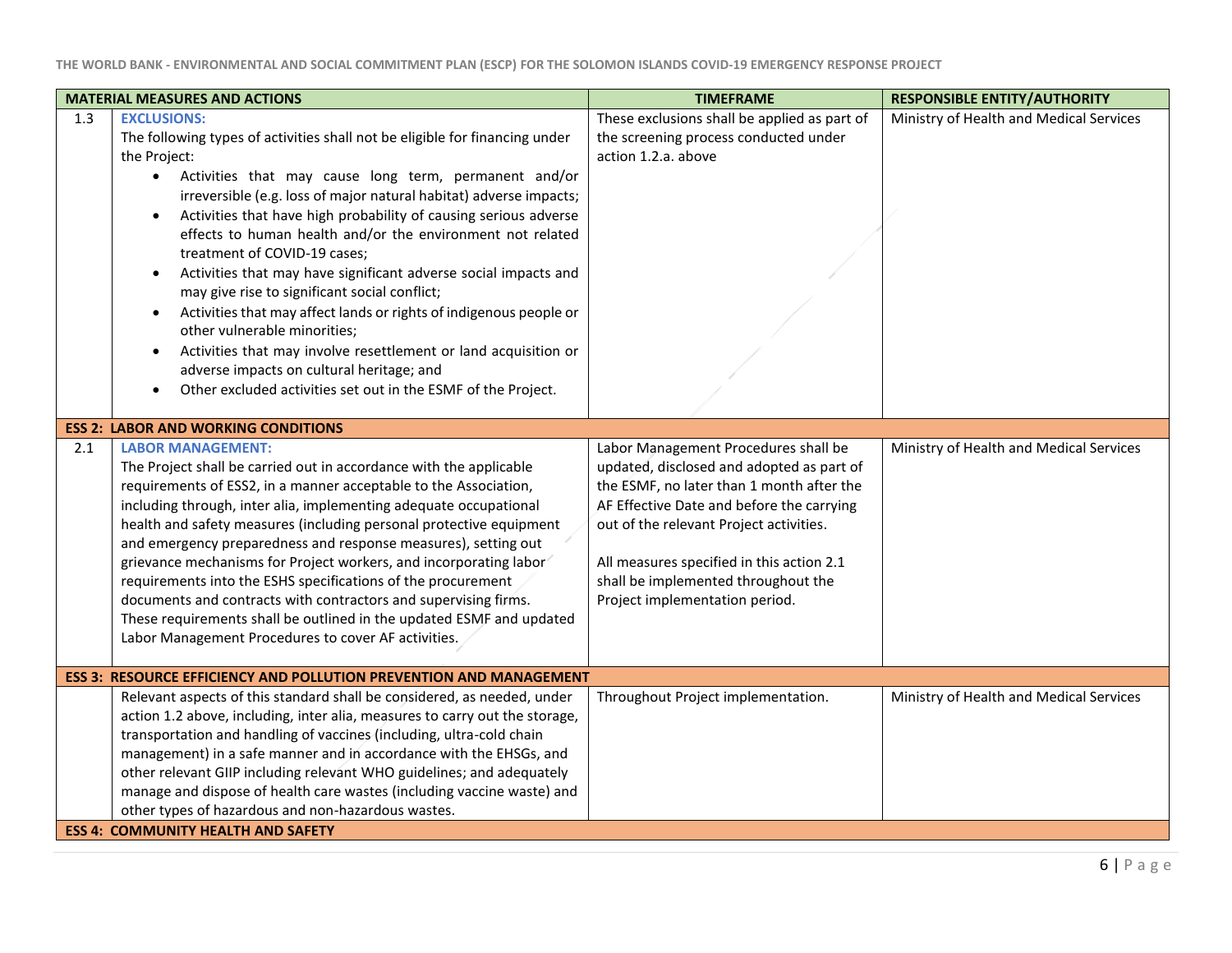**THE WORLD BANK - ENVIRONMENTAL AND SOCIAL COMMITMENT PLAN (ESCP) FOR THE SOLOMON ISLANDS COVID-19 EMERGENCY RESPONSE PROJECT**

|                                                                                       | <b>MATERIAL MEASURES AND ACTIONS</b>                                                                                                                                                                      | <b>TIMEFRAME</b>                   | <b>RESPONSIBLE ENTITY/AUTHORITY</b>     |  |  |
|---------------------------------------------------------------------------------------|-----------------------------------------------------------------------------------------------------------------------------------------------------------------------------------------------------------|------------------------------------|-----------------------------------------|--|--|
| 4.1                                                                                   | <b>COMMUNITY HEALTH AND SAFETY:</b>                                                                                                                                                                       |                                    |                                         |  |  |
|                                                                                       | Relevant aspects of this standard shall be considered, as needed, under                                                                                                                                   |                                    |                                         |  |  |
|                                                                                       | action 1.2 above including, inter alia, measures to: minimize the                                                                                                                                         |                                    |                                         |  |  |
|                                                                                       | potential for community exposure to communicable diseases; establish                                                                                                                                      |                                    |                                         |  |  |
|                                                                                       | and implement appropriate quality management systems to manage                                                                                                                                            |                                    |                                         |  |  |
|                                                                                       | the risks and the impacts that services provided and activities carried                                                                                                                                   |                                    |                                         |  |  |
|                                                                                       | out under the Project may have on community health and safety;                                                                                                                                            |                                    |                                         |  |  |
|                                                                                       | ensure that individuals or groups who, because of their particular                                                                                                                                        |                                    |                                         |  |  |
|                                                                                       | circumstances, may be disadvantaged or vulnerable, have access to the                                                                                                                                     |                                    |                                         |  |  |
|                                                                                       | development benefits resulting from the Project; manage the risks of                                                                                                                                      |                                    |                                         |  |  |
|                                                                                       | the use of security personnel; manage the risks of labor influx; and                                                                                                                                      |                                    |                                         |  |  |
|                                                                                       | prevent and respond to sexual exploitation and abuse, and sexual                                                                                                                                          |                                    |                                         |  |  |
|                                                                                       | harassment.                                                                                                                                                                                               |                                    |                                         |  |  |
| <b>ESS 5: LAND ACQUISITION, RESTRICTIONS ON LAND USE AND INVOLUNTARY RESETTLEMENT</b> |                                                                                                                                                                                                           |                                    |                                         |  |  |
|                                                                                       | Not relevant.                                                                                                                                                                                             |                                    |                                         |  |  |
|                                                                                       | <b>ESS 6: BIODIVERSITY CONSERVATION AND SUSTAINABLE MANAGEMENT OF LIVING NATURAL RESOURCES</b>                                                                                                            |                                    |                                         |  |  |
|                                                                                       | Not relevant                                                                                                                                                                                              |                                    |                                         |  |  |
|                                                                                       | ESS 7: INDIGENOUS PEOPLES/SUB-SAHARAN AFRICAN HISTORICALLY UNDERSERVED TRADITIONAL LOCAL COMMUNITIES                                                                                                      |                                    |                                         |  |  |
|                                                                                       | The Project shall be carried out in accordance with the applicable                                                                                                                                        | Throughout Project implementation. | Ministry of Health and Medical Services |  |  |
|                                                                                       | requirements of ESS7, including, inter alia: (i) ensuring that the                                                                                                                                        |                                    |                                         |  |  |
|                                                                                       | Stakeholder Engagement Plan (SEP) includes meaningful consultations                                                                                                                                       |                                    |                                         |  |  |
|                                                                                       | with indigenous peoples throughout Project implementation; (ii)                                                                                                                                           |                                    |                                         |  |  |
|                                                                                       | implementing procedures, protocols and/or other measures to ensure                                                                                                                                        |                                    |                                         |  |  |
|                                                                                       | that indigenous peoples have access to Project benefits in an fair,                                                                                                                                       |                                    |                                         |  |  |
|                                                                                       | equitable, inclusive and culturally appropriate manner, including, as<br>relevant, with regards to vaccines, as set out in the ESMF and the SEP;                                                          |                                    |                                         |  |  |
|                                                                                       | and (iii) implementing measures to ensure that indigenous peoples are                                                                                                                                     |                                    |                                         |  |  |
|                                                                                       | able to access the Project's grievance mechanism in a culturally                                                                                                                                          |                                    |                                         |  |  |
|                                                                                       | appropriate manner.                                                                                                                                                                                       |                                    |                                         |  |  |
|                                                                                       | <b>ESS 8: CULTURAL HERITAGE</b>                                                                                                                                                                           |                                    |                                         |  |  |
|                                                                                       |                                                                                                                                                                                                           |                                    |                                         |  |  |
|                                                                                       | Though the standard is not deemed relevant, a chance finds procedure shall be prepared and integrated into the ESMF for the project for precautionary purposes.<br><b>ESS 9: FINANCIAL INTERMEDIARIES</b> |                                    |                                         |  |  |
|                                                                                       | Not relevant                                                                                                                                                                                              |                                    |                                         |  |  |
|                                                                                       | <b>ESS 10: STAKEHOLDER ENGAGEMENT AND INFORMATION DISCLOSURE</b>                                                                                                                                          |                                    |                                         |  |  |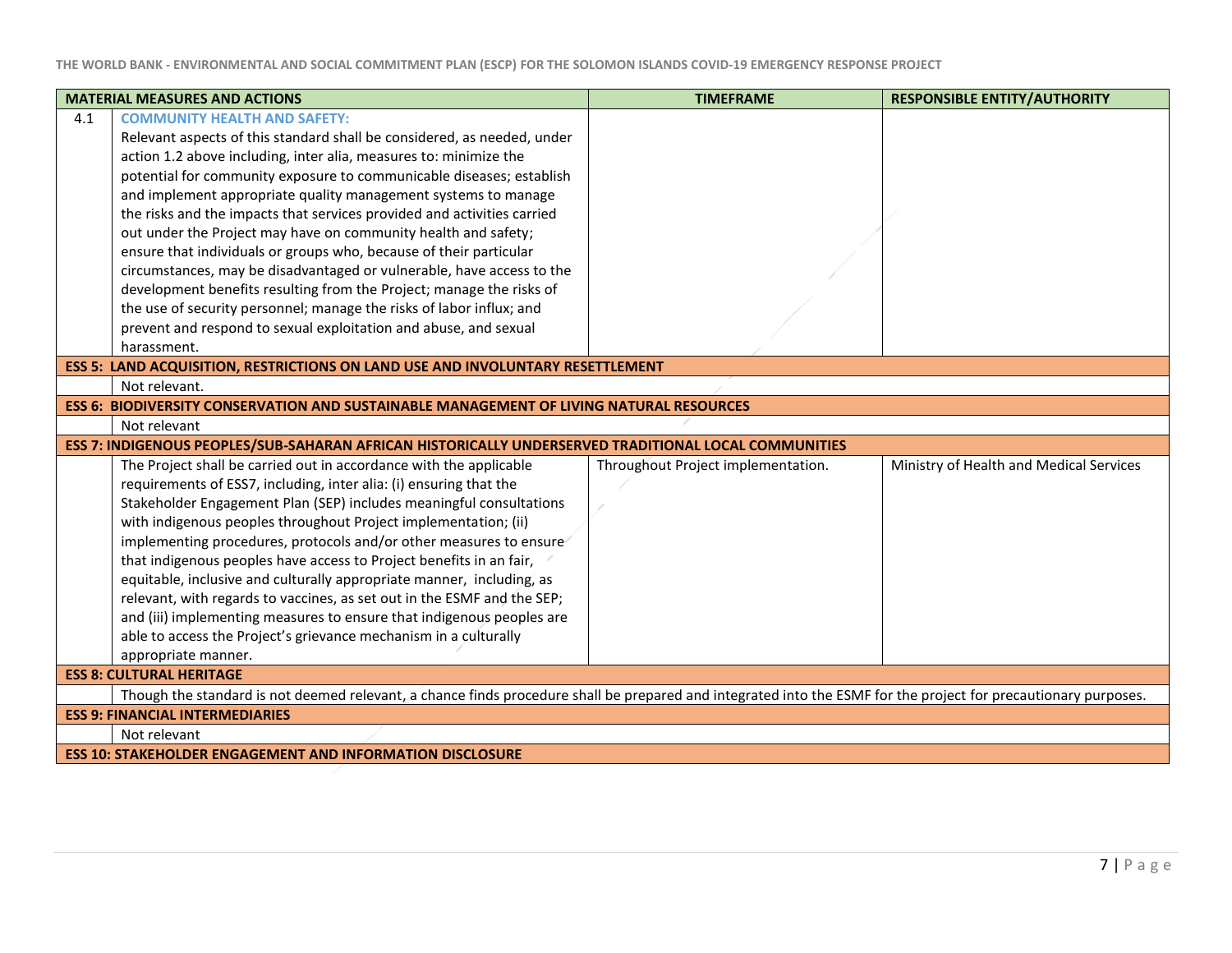|      | <b>MATERIAL MEASURES AND ACTIONS</b>                                                                                                                                                                                                                                                                                                                                                                                                                                                                                                                                                                                                                                                                                                                                                                                                                                                                                                                                                                                                                                     | <b>TIMEFRAME</b>                                                                                                                                                                                                                                                                        | <b>RESPONSIBLE ENTITY/AUTHORITY</b>     |
|------|--------------------------------------------------------------------------------------------------------------------------------------------------------------------------------------------------------------------------------------------------------------------------------------------------------------------------------------------------------------------------------------------------------------------------------------------------------------------------------------------------------------------------------------------------------------------------------------------------------------------------------------------------------------------------------------------------------------------------------------------------------------------------------------------------------------------------------------------------------------------------------------------------------------------------------------------------------------------------------------------------------------------------------------------------------------------------|-----------------------------------------------------------------------------------------------------------------------------------------------------------------------------------------------------------------------------------------------------------------------------------------|-----------------------------------------|
| 10.1 | STAKEHOLDER ENGAGEMENT PLAN: Update, disclose, consult, adopt<br>and implement a Stakeholder Engagement Plan (SEP) consistent with<br>ESS10, which shall include measures to, inter alia, provide stakeholders<br>with timely, relevant, understandable and accessible information, and<br>consult with them in a culturally appropriate manner, which is free of<br>manipulation, interference, coercion, discrimination and intimidation.                                                                                                                                                                                                                                                                                                                                                                                                                                                                                                                                                                                                                              | A draft updated SEP for the Additional<br>Financing dated 4 February 2022 has been<br>prepared, disclosed, and shall be,<br>consulted, updated and adopted within 30<br>days of the AF Effective Date. The SEP shall<br>be implemented throughout the Project<br>implementation period. | Ministry of Health and Medical Services |
| 10.2 | <b>GRIEVANCE MECHANISM:</b><br>An accessible grievance mechanism shall be established, publicized,<br>maintained and operated to receive and facilitate resolution of concerns<br>and grievances in relation to the Project, promptly and effectively, in a<br>transparent manner that is culturally appropriate and readily accessible<br>to all Project-affected parties, at no cost and without retribution,<br>including concerns and grievances filed anonymously, in a manner<br>consistent with ESS10.<br>The grievance mechanism shall also receive, register and address<br>concerns and grievances related to sexual exploitation and abuse, and<br>sexual harassment in a safe and confidential manner, including through<br>the referral of survivors to gender-based violence service providers.<br>The grievance mechanism shall also receive, register and address<br>concerns arising from unintended health consequences after<br>vaccination especially those resulting in serious adverse effects, and, as<br>appropriate, requests for compensation. | Continue to implement and update as<br>required the GM and all requirements<br>under this action 10.2 throughout the<br>Project implementation period.                                                                                                                                  | Ministry of Health and Medical Services |
|      | <b>CAPACITY SUPPORT (TRAINING)</b>                                                                                                                                                                                                                                                                                                                                                                                                                                                                                                                                                                                                                                                                                                                                                                                                                                                                                                                                                                                                                                       |                                                                                                                                                                                                                                                                                         |                                         |
|      | Ministry of Health and Medical Services, Policy and Planning Division,<br>Divisions of Provincial Health, and other relevant implementing support<br>staff responsible for the Project shall receive training on the Project's<br>ESF instruments, Code of Conduct and provisions to prevent Sexual<br>Exploitation and Abuse (SEA)/Sexual Harassment (SH), the relevant<br>requirements of the ESMF, Labor Management Procedures, Stakeholder<br>Engagement Plan (SEP), Infection Prevention and Waste Management<br>Plan (IP&WMP) and WHO guidelines on COVID19, and the roles and<br>responsibilities of different key agencies in the implementation of ESHS<br>measures under the Project.                                                                                                                                                                                                                                                                                                                                                                          | Within two months of the PP Effective Date<br>and as new Project team members join the<br>Project throughout implementation.                                                                                                                                                            | Ministry of Health and Medical Services |